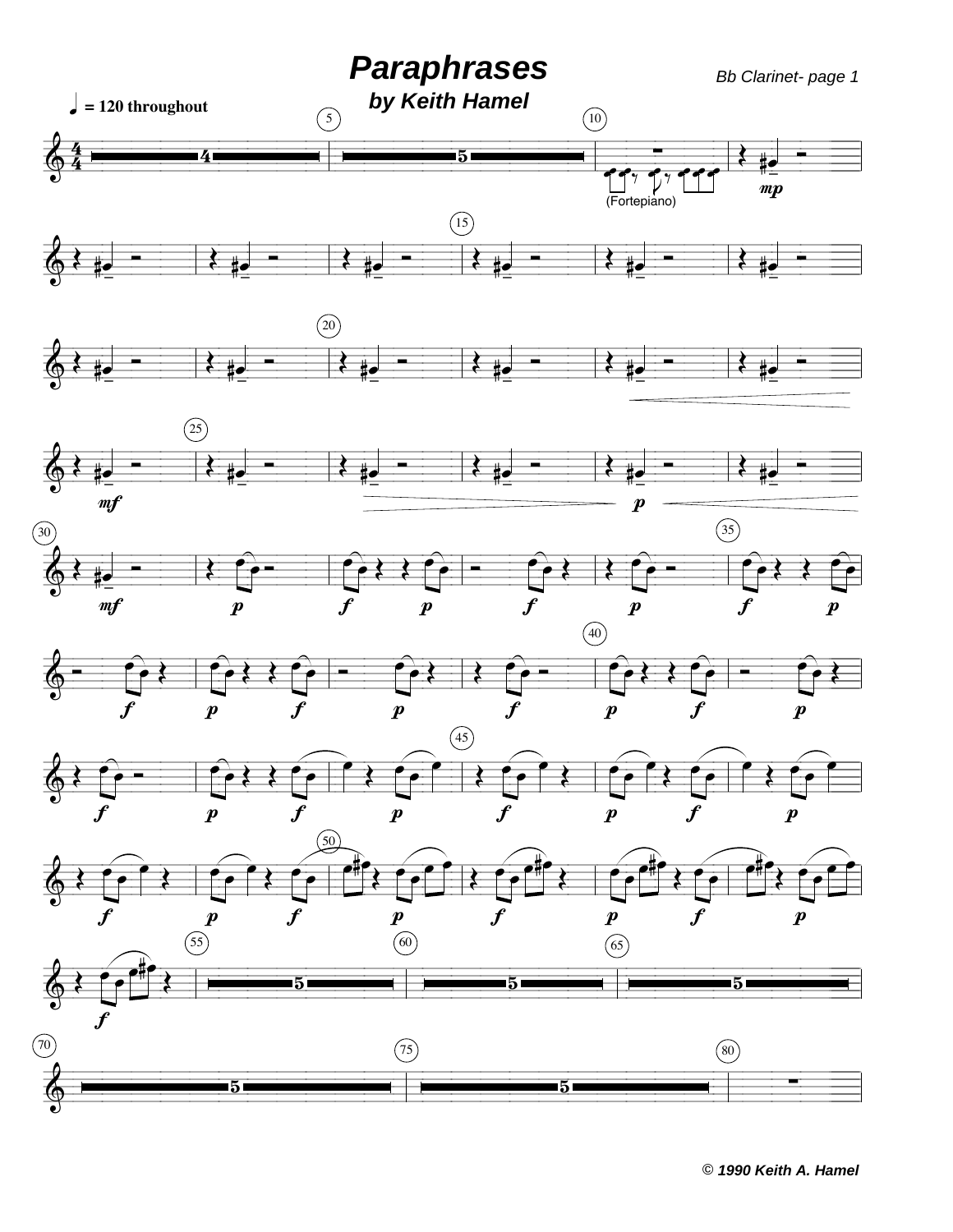

 $\boldsymbol{pp}$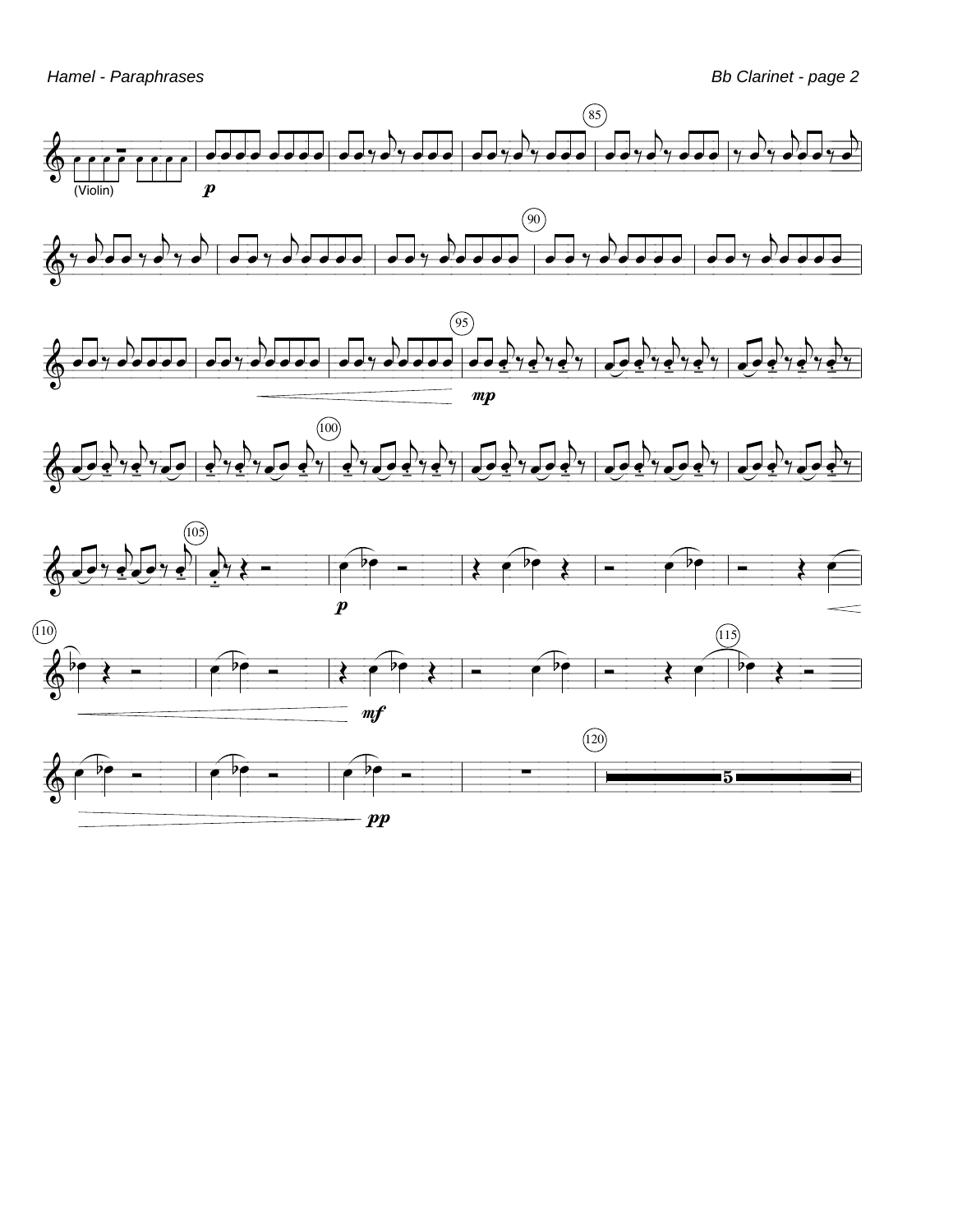Hamel - Paraphrases